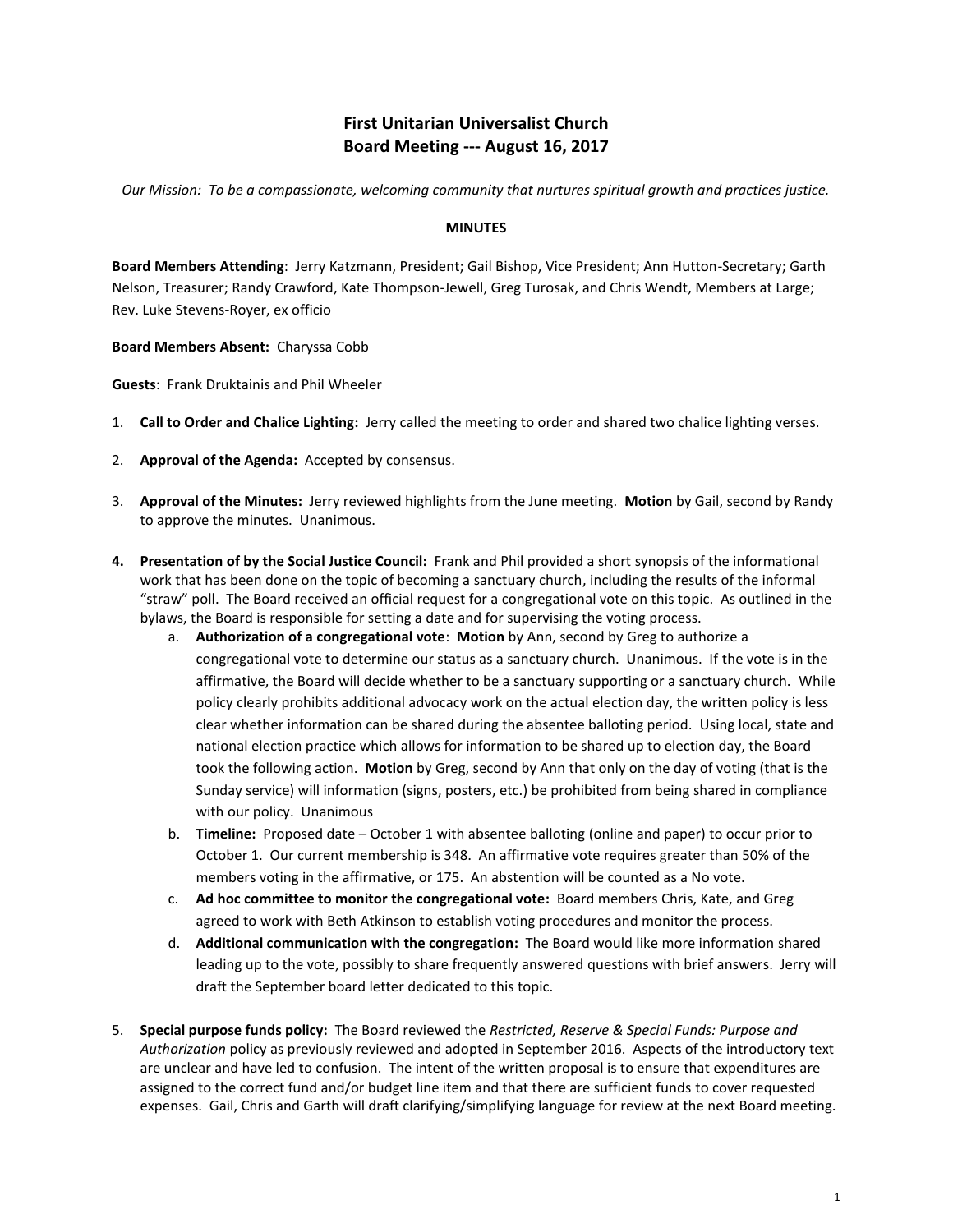- 6. **Financial Report:** Garth reported that income for June and July was above expectations. There have been some additional expenses for maintenance and Luke's move. Depending on the congregational vote regarding sanctuary church, there may be additional expenses to consider in the future.
	- a. **Amend settled minister's contract:** Based on discussions with Rev. Luke during Candidating Week and our Call to Ministry, Garth proposed a change in the compensation distribution as previously negotiated. **Motion** by Garth, second by Chris, to amend the contract as defined below. Unanimous.
		- 1. Following guidance from section 3.1.2, the Board approves the minister's request to update section 3.1.1: Housing allowance will be \$30,000 and salary will be \$55,000, totaling \$85,000.
		- 2. As was the intention of the agreement, as indicated in the word "Dental" being included in section 3.1.1, the board authorizes adding section 3.2.4.4. Dental Insurance, 80% of premium (50% for spouse/partner and dependents.)
- **7. Minister's Report:** Rev. Luke shared a written report which is appended to these minutes. In addition he provided additional information.
	- a. **Installation update:** The Installation will occur Sunday, October 15 with a 4:30 service and a reception to follow. Rev. Victoria Stafford will provide the sermon. The Installation Planning Committee will host a pre-installation reception on Saturday evening for church leadership and special guests. The Installation Planning Committee includes:

| Barb Foss      | Jean Hanson  | Margo Stitch   |
|----------------|--------------|----------------|
| Randy Crawford | Robin Taylor | Jamie Crawford |
| Sue Wheeler    | Eric Eggler  | Jerry Katzmann |

- b. **Congregational management software:** Rev Luke reported the software has been installed and staff are being trained on its use.
- 8. **PAC Team Report:** Gail shared the monthly PAC Team Monitoring Report and announced the service auction will be held Saturday, November 11.
	- a. **Endowment and UUA Legacy Challenge:** Gail distributed information about the *Wake Now Our Vision Collaborative Campaign and Legacy Challenge.* Additional investigation will occur. Jerry, Gail, Rev. Luke and Linda Thompson will meet to discuss the upcoming stewardship campaign.
	- b. **Installation of video monitors:** The monitors that will enable congregants and visitors in the Hearth Room and the Commons to view and hear a service or performance in the Sanctuary have been ordered and will be installed late September. This installation will complete the Audio-Visual proposal outlined for the JumpStarter Campaign. The Communication Committee will discuss parameters for use of the monitors for communication, as well as design appropriate informational templates.
- 9. **Board Retreat date:** Monday, September 11 from 5:30 8:30. Gail will coordinate the evening meal to be paid for with Board funds. Items for consideration include: Shared ministry evaluation process and education plan, 2017/18 Board goals; Stewardship & endowment goals.
- 10. **Pending tasks:** Jerry reviewed a list of tasks pending from earlier discussions, including:
	- a. Personnel Committee description, final approval
	- b. Sex offender risk reduction policy, final approval and education plan

Meeting adjourned.

Respectfully submitted, Ann Hutton, Secretary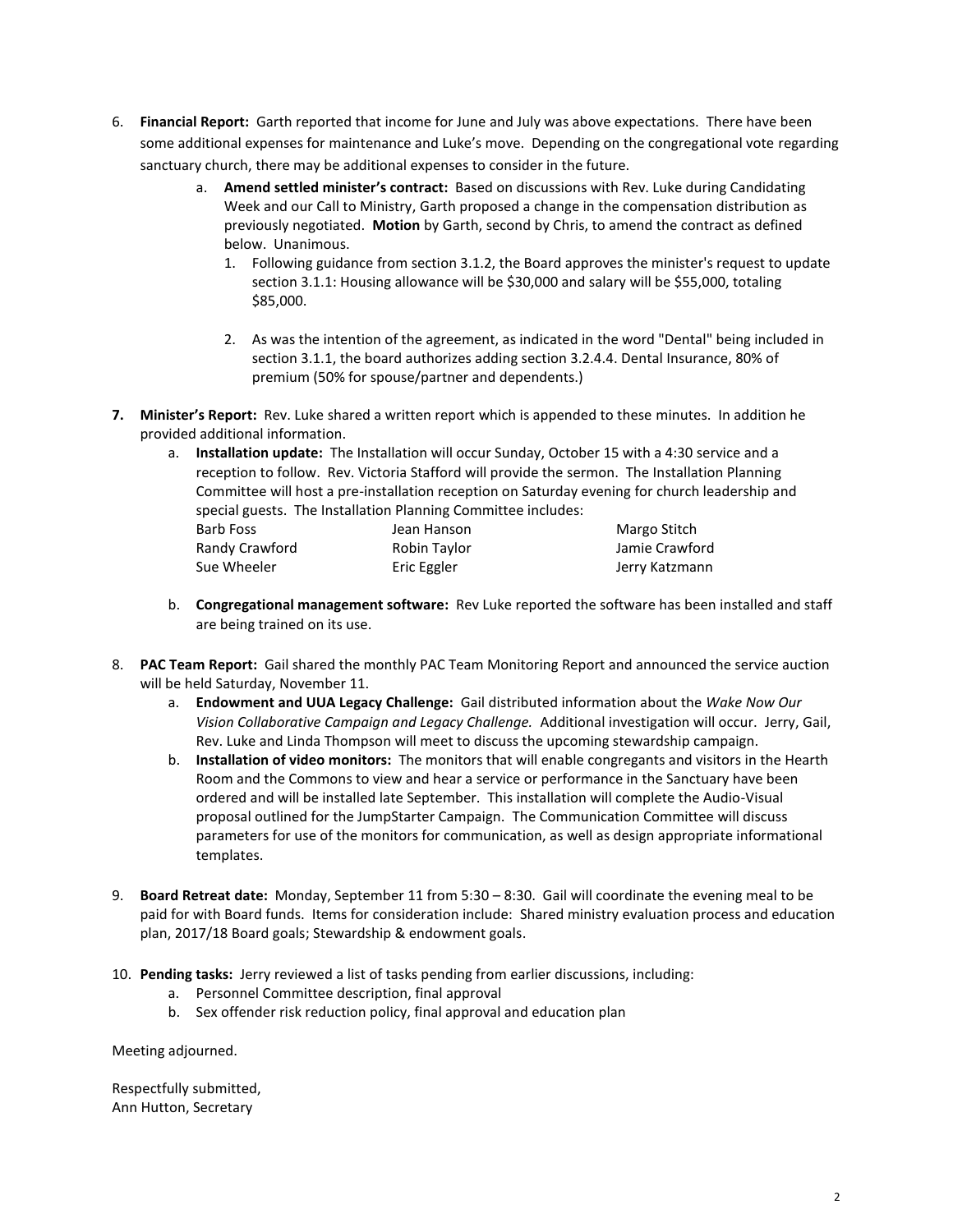### Minister's Report to the Board of

#### First Unitarian Universalist Church of Rochester, MN

Wednesday, August 16, 2017

This has been a full and lovely beginning to ministry. I am grateful to the search committee, negotiating team, PAC team, members of the Board and various committees, as well as Rev. Fritz Hudson, for the robust welcome to me and my family. We have felt welcomed, supported, and are so glad to be finding our roots in Rochester and in this church. Thank you!

#### *Ministerial Reports*

Each month, I will share reflections and notes in certain categories of ministry. At times, these will include updates from program or administrative staff in their areas, at times these will include larger congregational matters. These reports may also include occasional concerns, recommendations, or questions that I would like the Board to hold with me, as well as hopes or aspirations for the coming months. I am open to requests from the Board for other or additional reporting you would prefer from me over the year.

### *Worship and Rites of Passage*

- I began my ministry early, after consultation with Rev. Fritz (including a pastoral visit with Fritz and Lyle in the transition of ministry), by providing pastoral care, and planning and presiding for a memorial service for member Lyle Plumhoff on Saturday, July  $8<sup>th</sup>$ . It was a full service, with many members in attendance, and a meaningful way to begin my ministry.
- I began this previous Sunday (August  $13<sup>th</sup>$ ) as my first pulpit Sunday, and given that I have been asked to participate in the August 27<sup>th</sup> service, as well as preach on September 3<sup>rd</sup> (Worship left the Sunday open, unsure of my preference), and will have a consistent Sunday presence throughout September, I will be away this coming Sunday. I have mapped out a pattern of Sundays away for the year, coordinating with ministry conferences and travel, and in consultation with staff and the worship committee for a monthly ministry Sunday "Sabbath."

### *Staff*

We began the staff year with a day retreat, focusing on personality styles and working traits. In a practice of personal reflection and time for sharing, we discussed what we each needed to most successfully attend to our work and ministry. It was a good bonding time to begin our work together.